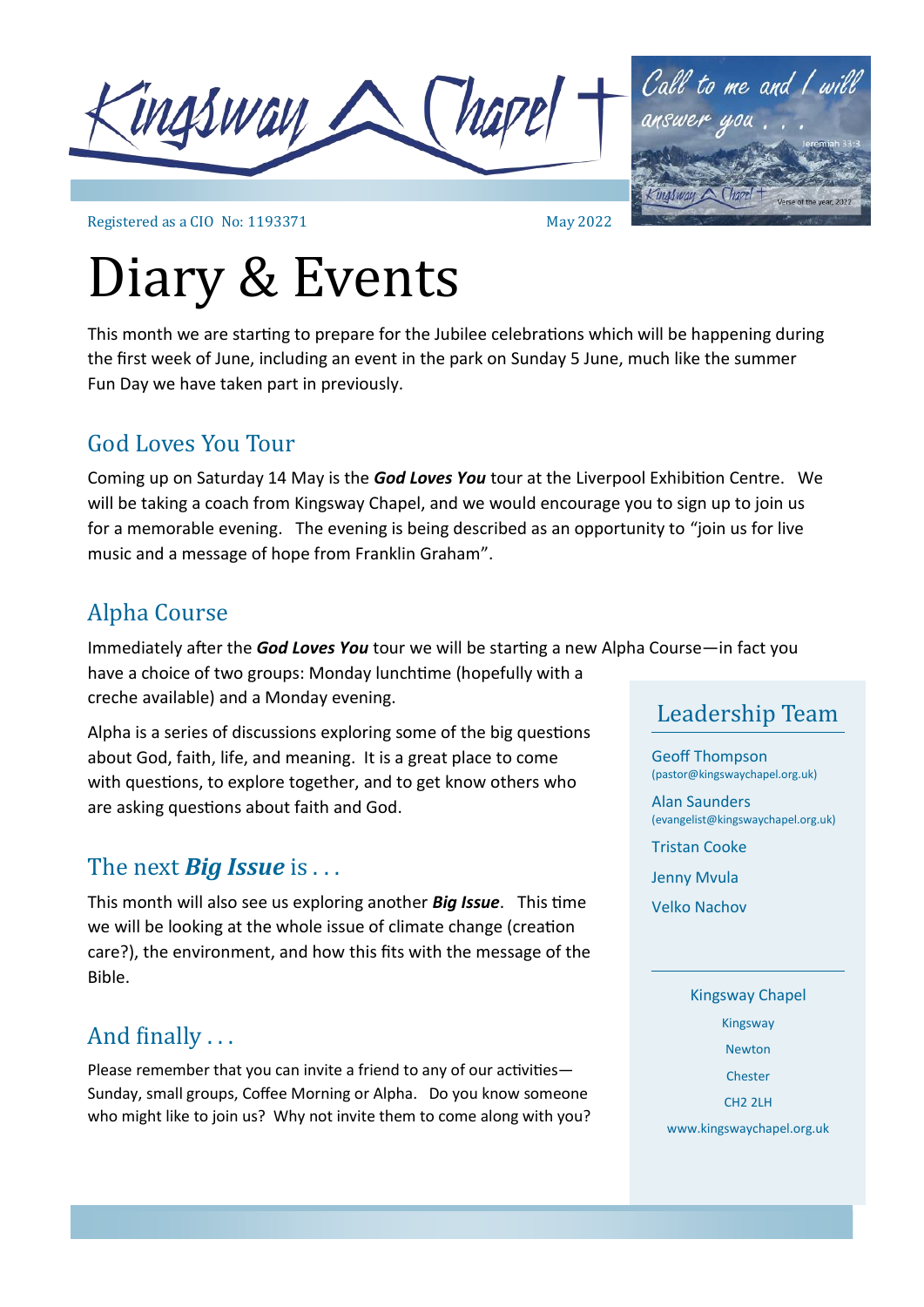

### Jubilee Celebrations

In just a few days there will be various celebrations to mark Queen Elizabeth's Platinum Jubilee. We have been invited to join in with the local community to mark this occasion.

On *Thursday 2nd June*  (which is a Bank Holiday) we will be hosting a display of Royal memorabilia—with a particular focus on the Queen. This will be from 10am to 4pm and will run alongside our Coffee Morning.

On *Sunday 5th June* we will be holding an open air service in the park, and will then be joining in with a Fun Day. We will be have different activities on the field, including Under 5's Play, a craft / kids activity tent, as well as Kingsway Chapel tent. We are looking for some help for these various activities, so please sign up on the sheet in the foyer.

# *Thursday Coffee Mornings*

*We are open every Thursday morning from 10am to 1pm. You can join us for a few minutes, come and meet up with a friend, or come and help out for the morning. If you (or someone you know) is feeling isolated, struggling with life, or finding life is lonely, then why not come down and join us of a Thursday morning? You will receive a warm welcome, with no pressure.* 



#### **Prayer & Worship**

On the *first Sunday of each month* we meet at *6.30pm* for a hour of prayer and worship.

This is a regular opportunity to bring our worship to God, to praise Him for who He is and all that He has done for us, and to bring before Him our concerns, seeking His help and transforming power.

Everyone is welcome to join us.

## Sunday Services in May

All Sunday morning services start at 10.30am.

*Sunday 1 May* 2 Timothy 4 *Sunday 8 May* Titus 1 (Communion Service) *Sunday 15 May* Titus 2 *Sunday 22 May* Family Sunday *Sunday 29 May*

Big Issue Sunday

You can also join us via Zoom using the following details:

Meeting ID: 844 5305 5301 Passcode: 102525

#### Join Zoom Meeting

[https://us02web.zoom.us/](https://us02web.zoom.us/j/84453055301?pwd=ZEFJbWI4dEJ0T1J6Zk1GU0hIWjg5UT09) [j/84453055301?](https://us02web.zoom.us/j/84453055301?pwd=ZEFJbWI4dEJ0T1J6Zk1GU0hIWjg5UT09) [pwd=ZEFJbWI4dEJ0T1J6Zk1GU0hI](https://us02web.zoom.us/j/84453055301?pwd=ZEFJbWI4dEJ0T1J6Zk1GU0hIWjg5UT09) [Wjg5UT09](https://us02web.zoom.us/j/84453055301?pwd=ZEFJbWI4dEJ0T1J6Zk1GU0hIWjg5UT09)